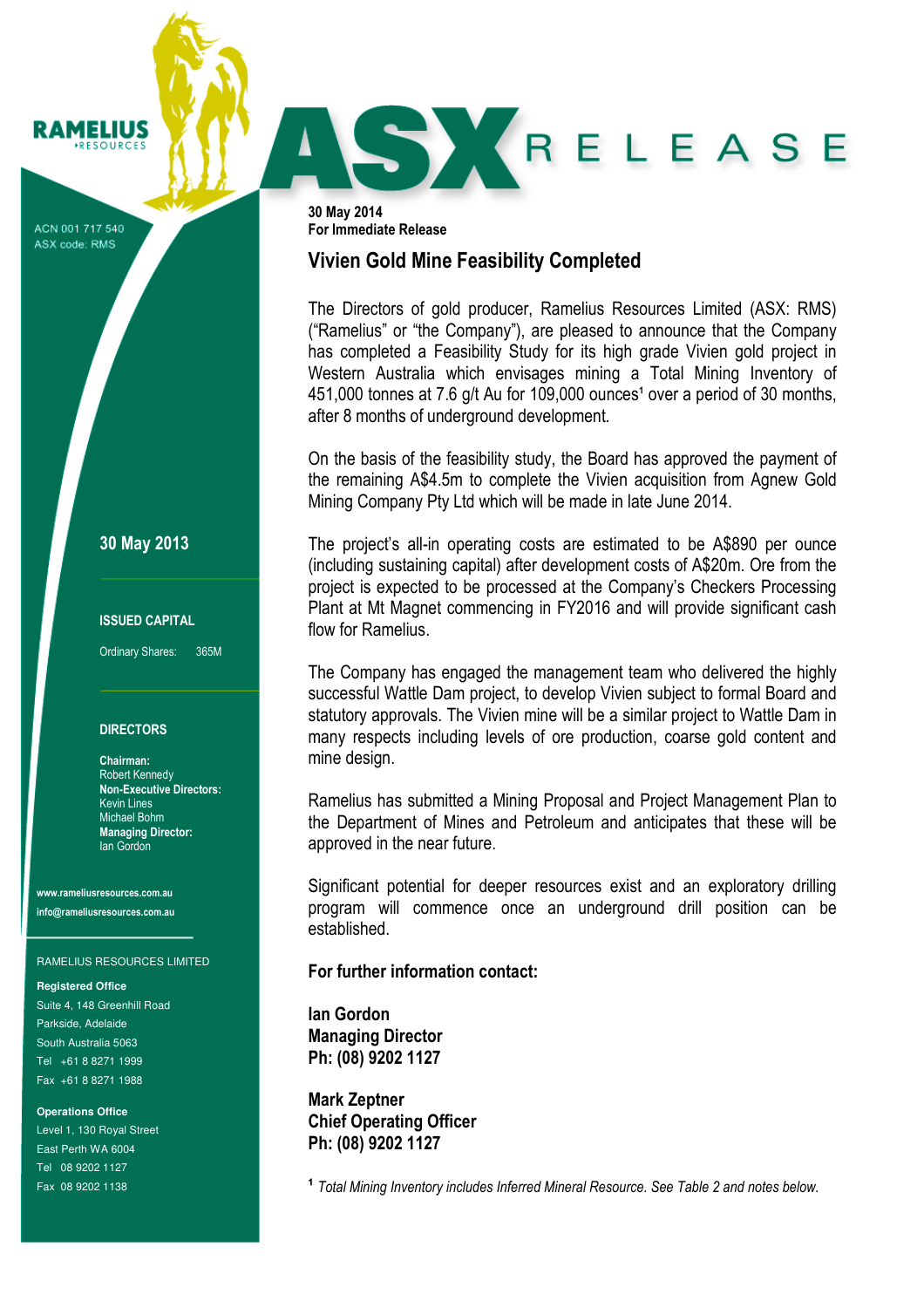## Vivien Mine Plan Commentary

The Vivien deposit is a high-grade, quartz vein hosted lode deposit. It is steeply dipping (70°) and contains higher grade shoots which plunge shallowly to the NE. The vein is typically between 1 and 5 metres wide. The mine will be developed using conventional methods including a standard 5m x 5.5m decline, ore development drives of 4m x 4m, 20m spaced levels and open stoping, with an average stope width of 2.85m. Ramelius already has significant infrastructure from its Wattle Dam mine for use at Vivien.



Figure 1: View to West - Longsection showing mine development at the Vivien project

The Vivien Ore Reserve and Total Mining Inventory were generated during the Feasibility study, utilising the 1 April 2014 Mineral Resource. A detailed mine design and economic evaluation was used to generate the Ore Reserve and Total Mining Inventory, which is completely sourced from underground mining.

## Table 1 Vivien Ore Reserve

| Category | Tonnes  | Grade | <b>Ounces</b> |
|----------|---------|-------|---------------|
| Probable | 400,000 | 7.9   | 101.000       |

Note: Figures are rounded to nearest 10,000 tonnes, 0.1 g/t and 1,000 ounces.

JORC reporting criteria are attached in Appendix A.

### Table 2 Total Mining Inventory

|                               | <b>Tonnes</b> | Grade | <b>Ounces</b> | <b>Proportion</b> |
|-------------------------------|---------------|-------|---------------|-------------------|
| <b>JORC Probable Reserve</b>  | 400,000       | 7.9   | 101,000       | 93%               |
| Inferred Resources Mined      | 51,000        | 5.0   | 8,000         | 7%                |
| <b>Total Mining Inventory</b> | 451,000       | 7.6   | 109,000       | 100%              |

Note: Figures are rounded to nearest 10,000 tonnes, 0.1 g/t and 1,000 ounces. Rounding errors may occur.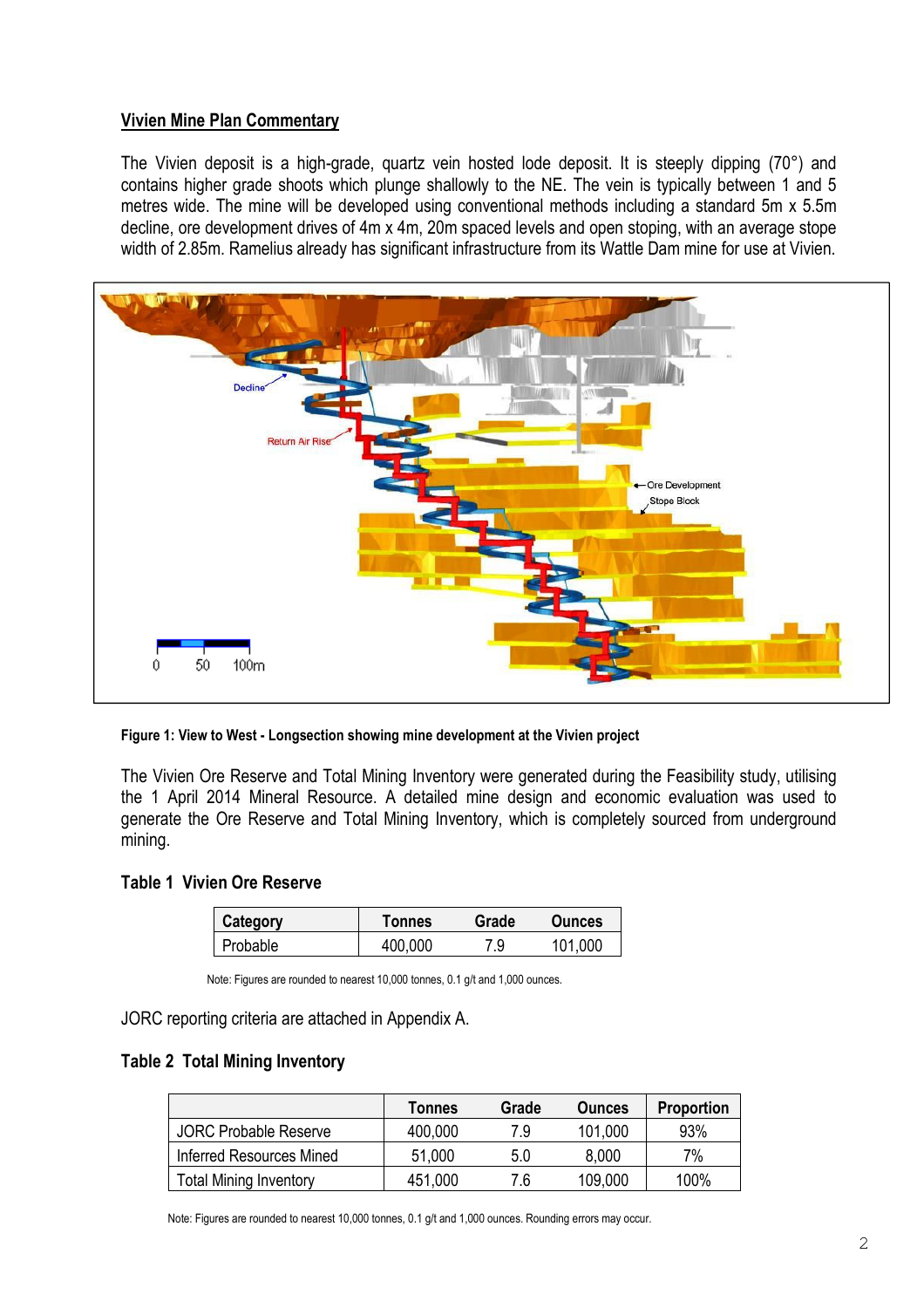The Total Mining Inventory contains some Inferred Mineral Resources. These are immediately adjacent to, and/or below mined Ore Reserves. They have had the same modifying factors applied as per the Probable Ore Reserve. Ramelius believes it is reasonable to expect a proportion of Inferred Resource to be upgraded when ore development and grade control occur in these areas.

Ore Reserves and Total Mining Inventory are based on the Vivien Mineral Resource reported in ASX Release, RMS - 1st April 2014 - "Resource boost for Vivien high grade gold project". No material change has occurred since reporting and Mineral Resources are inclusive of Ore Reserves.

The Information in this report that relates to Mineral Resources is based on information compiled by Rob Hutchison, a Competent Person who is a Member of the Australasian Institute of Mining and Metallurgy. Rob Hutchison is a full-time employee of Ramelius Resources Limited. Rob Hutchison has sufficient experience that is relevant to the style of mineralisation and type of deposit under consideration and to the activity they have undertaken to qualify as a Competent Person as defined in the 2012 Edition of the "Australasian Code for Reporting of Exploration Results, Mineral Resources and Ore Reserves". Rob Hutchison consents to the inclusion in the report of the matters based on his information in the form and context in which it appears.

The Information in this report that relates to Ore Reserves is based on information compiled by Mark Zeptner, a Competent Person who is a Member of the Australasian Institute of Mining and Metallurgy. Mark Zeptner is a full-time employee of Ramelius Resources Limited. Mark Zeptner has sufficient experience that is relevant to the style of mineralisation and type of deposit under consideration and to the activity they have undertaken to qualify as a Competent Person as defined in the 2012 Edition of the "Australasian Code for Reporting of Exploration Results, Mineral Resources and Ore Reserves". Mark Zeptner consents to the inclusion in the report of the matters based on his information in the form and context in which it appears.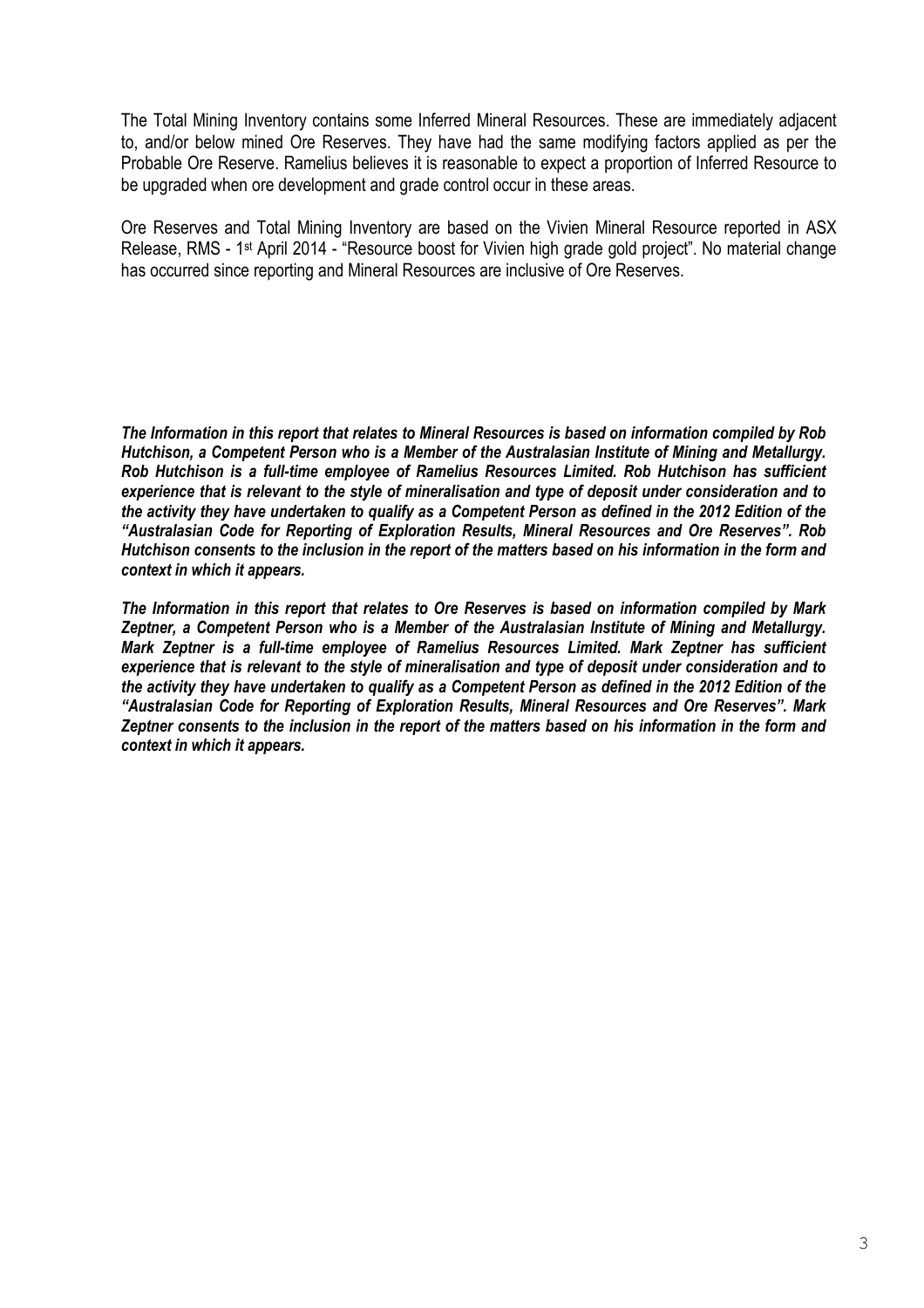# Appendix A – JORC Reporting Criteria

For sections 1 to 3 relating to reporting of Mineral Resources, please refer to the ASX announcement, RMS, 1st April 2014, " Resource boost for Vivien high grade gold project", Appendix A

| <b>Section 4 Estimation and Reporting of Ore Reserves</b>                |                                                                                                                                                                                                                                                                                                                                                                                                                                                                                                                                                                                                                                                                                                                                                                                                                                                                                                                                                                                                                                                                                                                                                                                                                                                                                                                       |  |
|--------------------------------------------------------------------------|-----------------------------------------------------------------------------------------------------------------------------------------------------------------------------------------------------------------------------------------------------------------------------------------------------------------------------------------------------------------------------------------------------------------------------------------------------------------------------------------------------------------------------------------------------------------------------------------------------------------------------------------------------------------------------------------------------------------------------------------------------------------------------------------------------------------------------------------------------------------------------------------------------------------------------------------------------------------------------------------------------------------------------------------------------------------------------------------------------------------------------------------------------------------------------------------------------------------------------------------------------------------------------------------------------------------------|--|
| <b>Mineral Resource</b><br>estimate for<br>conversion to Ore<br>Reserves | The resource model MODViv1405 was used to for Ore Reserve generation. The model is a conventional<br>geologically derived, narrow lode, block model, using composited, top-cut drill data, anisotropic ordinary<br>kriging estimation. Economic resource is outlined by a broad longsectional 10 gram x metres envelope.<br>Mineral Resources are reported inclusive of Ore Reserves                                                                                                                                                                                                                                                                                                                                                                                                                                                                                                                                                                                                                                                                                                                                                                                                                                                                                                                                  |  |
| <b>Site Visits</b>                                                       | The Competent Person is a full time employee of Ramelius Resources Ltd and has made multiple site visits<br>to Vivien                                                                                                                                                                                                                                                                                                                                                                                                                                                                                                                                                                                                                                                                                                                                                                                                                                                                                                                                                                                                                                                                                                                                                                                                 |  |
| <b>Study Status</b>                                                      | A Feasibility Study has been undertaken. All material aspects have been considered internally or with<br>external consultation, including resource estimation, mine design, costs, ground and surface water,<br>geotechnical, metallurgical and environmental areas. Some aspects notably ground and surface water and<br>metallurgy rely on previous external reports and testwork commissioned by Agnew Gold Mining Company<br>(AGMC) in earlier Feasibility studies.                                                                                                                                                                                                                                                                                                                                                                                                                                                                                                                                                                                                                                                                                                                                                                                                                                               |  |
| <b>Cut-off Parameters</b>                                                | A development operating cut-off grade of 5.0 g/t and a marginal stoping cut-off grade of 4.3 g/t were<br>calculated. These cut-off grades were used to optimize economic areas within the orebody resource.                                                                                                                                                                                                                                                                                                                                                                                                                                                                                                                                                                                                                                                                                                                                                                                                                                                                                                                                                                                                                                                                                                           |  |
| Mining Factors or<br>Assumptions                                         | All ore mining will be carried out by underground methods. A small cutback (100,000m3) to the eastern pit<br>wall will initially be mined to ensure wall stability and ramp access to the portal position. A 5m x 5.5m decline<br>will be mined to 100m depth before ore levels commence. Ore drives will be 4m x 4m with an average vein<br>expected lode width of 2.5m. An external geotechnical investigation was carried out, utilising new diamond<br>drillholes and existing geotechnical reporting. Findings were incorporated into the mine design. Stoping will<br>be a top-down retreat sequence with small dilution control island pillars and one large CRF barrier pillar.<br>Remote bogging will be used for 60% of stope ore production. Minimum stope with of 1.5m was assumed<br>with 20% dilution (0 g/t) and 10% dilution if wider than 2m. Mining recovery of 95% with 5% left as island rib<br>pillars. The mining method is appropriate for a narrow sub-vertical lode orebody. The mining study includes<br>7% of gold production sourced from Inferred resources. These resources are immediately adjacent or below<br>reserve mined areas. It is reasonable to expect some upgrade of inferred resources to reserves upon mining<br>and grade control of less well drilled resource extents. |  |
| Metallurgical factors<br>or assumptions                                  | Gold mineralisation is coarse with frequent visible gold occurrences. A number of metallurgical tests have<br>been previously carried out including gravity recovery, leach recovery, bond work index and concentrate<br>mineralogy studies. Samples were collected as composited diamond half core ore zones and were<br>representative. These show the deposit is free milling, has high gravity recovery (+50%) and high overall<br>recovery (95%). RMS has not carried out new metallurgical testwork.                                                                                                                                                                                                                                                                                                                                                                                                                                                                                                                                                                                                                                                                                                                                                                                                            |  |
| Environmental                                                            | Environmental studies were conducted for the Mining Proposal approval process. This included waste rock<br>characterisation studies from drill samples, flora and fauna and hydrological surveys. No significant PAF<br>waste material occurs for the deposit. Waste will be placed in the existing Vivien pit.                                                                                                                                                                                                                                                                                                                                                                                                                                                                                                                                                                                                                                                                                                                                                                                                                                                                                                                                                                                                       |  |
| Infrastructure                                                           | Infrastructure requirements are relatively small, comprising offices, workshop, generators, underground fan,<br>dewatering pumps, pipeline and magazine. Excess water will be delivered to the Agnew Gold Mine<br>processing storage system. Site access roads largely exist. Milling and accommodation facilities will utilise<br>existing Mt Magnet and Lienster based infrastructure.                                                                                                                                                                                                                                                                                                                                                                                                                                                                                                                                                                                                                                                                                                                                                                                                                                                                                                                              |  |
| Costs                                                                    | Costs have been derived from forecast costs, including mining, haulage, milling, administration and capital<br>costs. Capital costs include numerous actual quotes for infrastructure items, including dewatering, pipelines,<br>offices, generators, etc. Operating costs include quotes for haulage and external advice on recent<br>underground mining rate tenders. Rates have been applied within an extensive mine design<br>scheduling/costing/production spreadsheet. Milling costs is current Mt Magnet budgeted. Applicable royalties<br>are included.                                                                                                                                                                                                                                                                                                                                                                                                                                                                                                                                                                                                                                                                                                                                                      |  |
| Revenue factors                                                          | Revenue has been based on a gold price of AUD \$1400 per ounce                                                                                                                                                                                                                                                                                                                                                                                                                                                                                                                                                                                                                                                                                                                                                                                                                                                                                                                                                                                                                                                                                                                                                                                                                                                        |  |
| <b>Market Assessment</b>                                                 | Doré is sold direct to the Perth Mint at spot price                                                                                                                                                                                                                                                                                                                                                                                                                                                                                                                                                                                                                                                                                                                                                                                                                                                                                                                                                                                                                                                                                                                                                                                                                                                                   |  |
| Economic                                                                 | Discounted cash flows were carried out to determine relative NPV's, using a 5% annual discount rate.<br>Sensitivity to gold price, grade and costs was also evaluated.                                                                                                                                                                                                                                                                                                                                                                                                                                                                                                                                                                                                                                                                                                                                                                                                                                                                                                                                                                                                                                                                                                                                                |  |